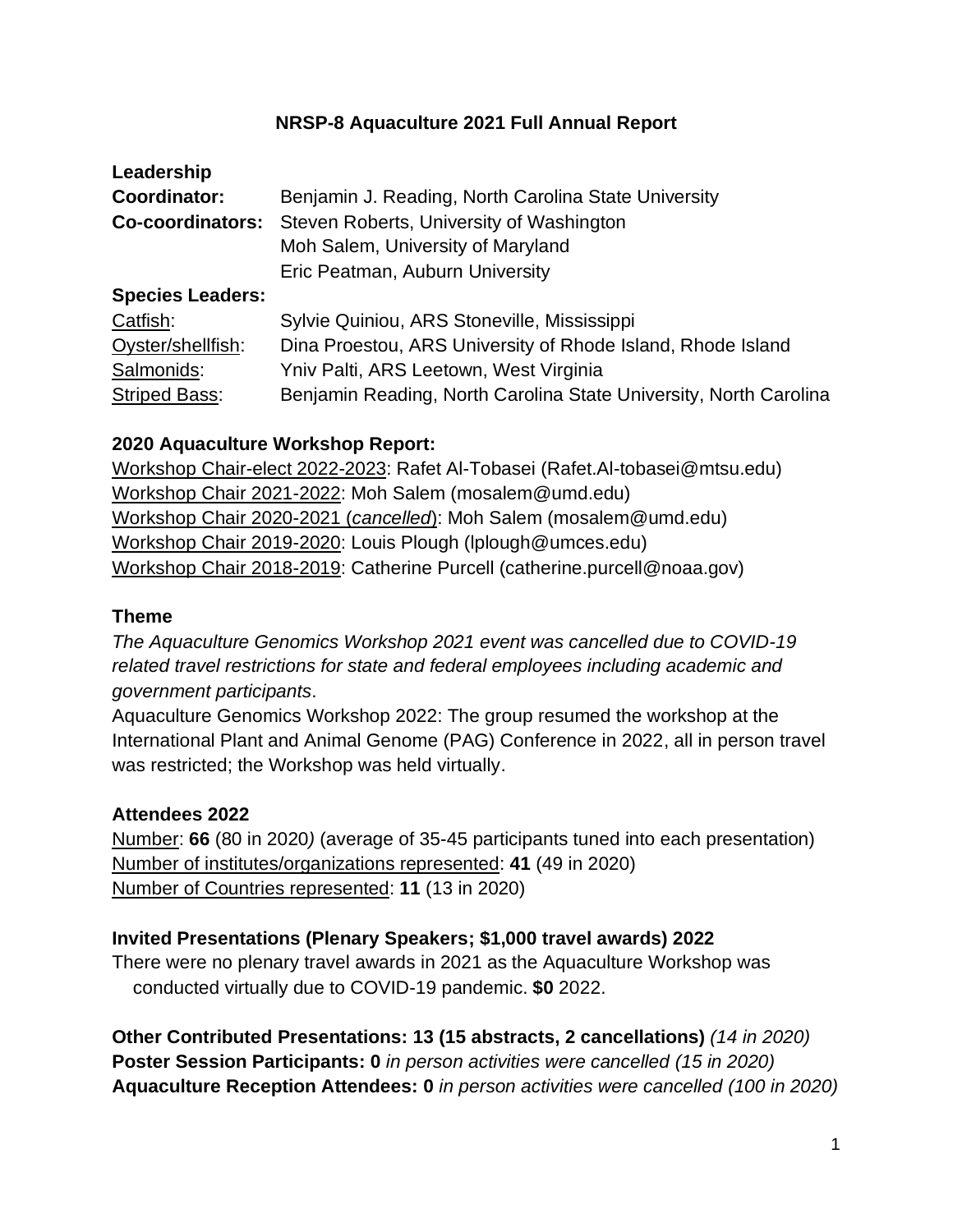#### **Business Meeting Minutes**

Time: *3:10-3:40 PM January 8, 2022* Place: *Virtual (Zoom)* Number of Attendees: **18** (19 in 2020)

### **NRSP – 8 Aquaculture Business Meeting Saturday January 8, 2022 3:10 – 3:40 p.m. Virtual Zoom**

#### **AGENDA**

**Business Meeting Attendance:** (1) Moh Salem, (2) Benjamin Reading, (3) Linnea Andersen, (4) Rafet Al-Tobasei, (5) Louis Plough, (6) Mary Duke, (7) Ridwan Ahmen, (8) Ping Wangq, (9) Adhar, (10) John Buchanan, (11) Steven Roberts, (12) Yaamini R. Venkataraman, (13) Jasmine Richman, (14) Yniv Palti, (15) Marta Gomez-Chiarri, (16) Ali R. Ali, (17) Zhang XM, (18) James **Koltes** 

#### **Coordinators**

| Coordinator:           | Benjamin J. Reading, North Carolina State University        |
|------------------------|-------------------------------------------------------------|
| Co-coordinators:       | Steven Roberts, University of Washington                    |
|                        | Moh Salem, University of Maryland                           |
|                        | Eric Peatman, Auburn University                             |
| <b>Species Leaders</b> |                                                             |
| Catfish:               | Sylvie Quiniou, ARS Stoneville, Mississippi                 |
| Oyster/shellfish:      | Dina Proestou, ARS University of Rhode Island, Rhode Island |
| Salmonids:             | Yniv Palti, ARS Leetown, West Virginia                      |
| <b>Striped Bass:</b>   | Benjamin Reading, NC State University, North Carolina       |

# **Aquaculture Workshop**

Workshop Chair-elect 2023-2024: Yniv Paltu yniv.palti@usda.gov) Workshop Chair 2022-2023: Rafet Al-Tobasei (Rafet.Al-tobasei@mtsu.edu)

1. Welcome and introductions – Benjamin Reading Linnea Andersen (scribe); minutes to be included in final annual report

2. James Koltes NRSP-8 Bioinformatics Coordinator

-1 of 3 NRSP-8 Bioinformatics Coordinators  $\rightarrow$  Fiona McCarthy and James Reecy being the other two

> Overview of Bioinformatics Team focus: -data sharing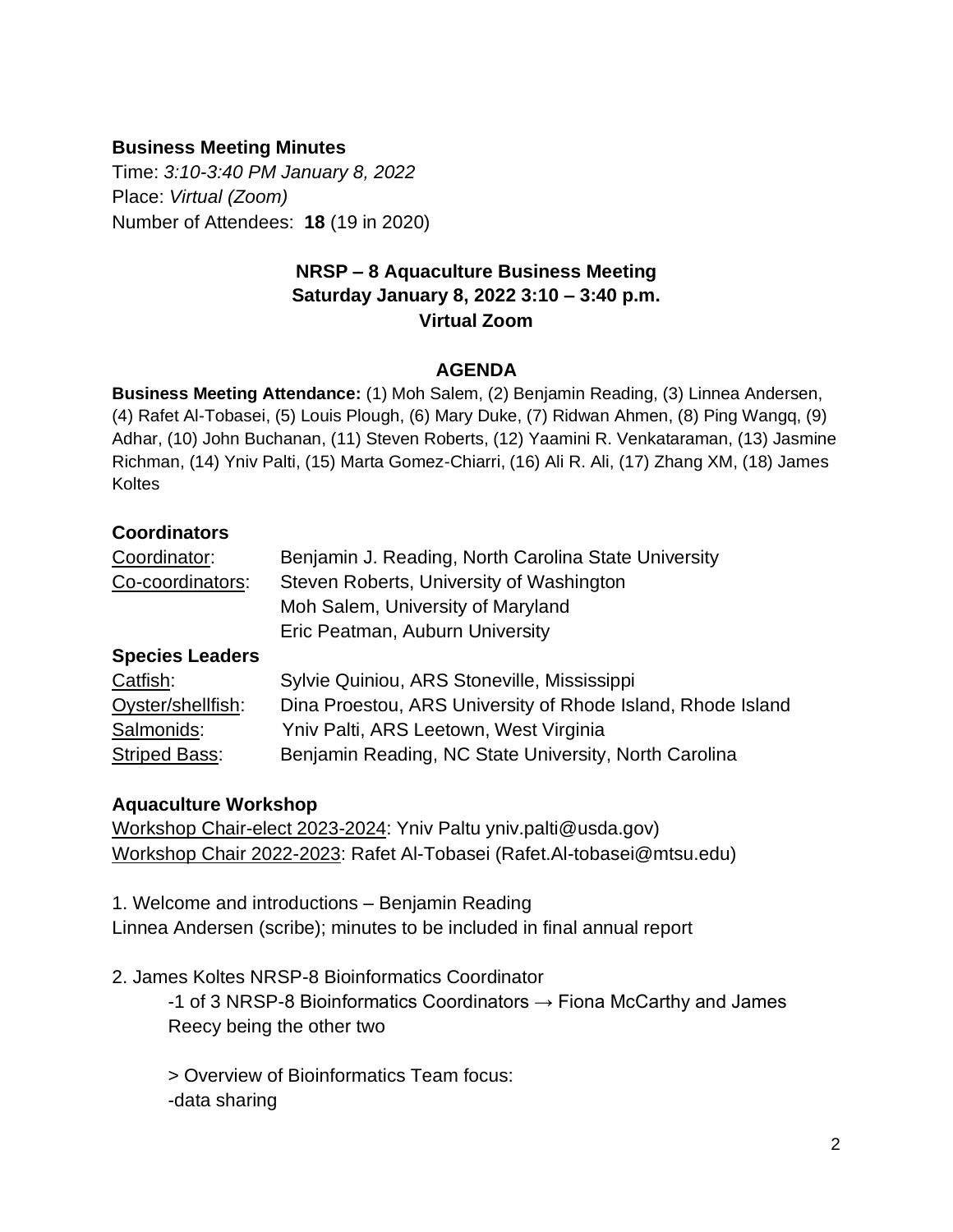-supporting best practices to curate and integrate data -supporting training for the next generation of bioinformatics scientists and those just getting started -supporting user needs -focus on genotype to phenotype and FAANG initiatives

> James and Jim (Reecy) are writing a proposal. -James has heard approaches from NRSP-8 folks democratizing genomics and/or 20% of current rate smaller proposal (experiment station director mentioned support of this)

> Bioinformatics is writing their own proposal and has looked for other funds -Congressional appropriations  $\rightarrow$  was not successful last year -eQTLdb funding was approved for more text mining tools and automation of this process), big ticket items are keeping funding for databases and data visualization tools (Animal Genome, FAANG, etc.)

> Establishment and continuation of longer term back-ups Bioinformatics has been in contact with BioAg Library and they can retain these data but only static (Open Science Framework, OSF, is another store of data and is the primary static backup of data)

-CyVerse is also a store of some of this data

3. NRSP-8 Leadership. Select 2022-23 Chair from Poultry group; Select Chair-elect from Aquaculture group for 2023-2024 term. Chair Rotation (changes after annual meeting at PAG 2022):

Sheep/Small Ruminants – 2020-21 Swine – 2021-22 Poultry – 2022-23 Aquaculture – 2023-24 Equine – 2024-25 Cattle – 2025-26

#### **Propose for nominations**:

Chair-elect: Benjamin J. Reading, North Carolina State University Aquaculture Coordinator: Steven Roberts, University of Washington Co-coordinators: Moh Salem, University of Maryland Eric Peatman, Auburn University Benjamin J. Reading, North Carolina State University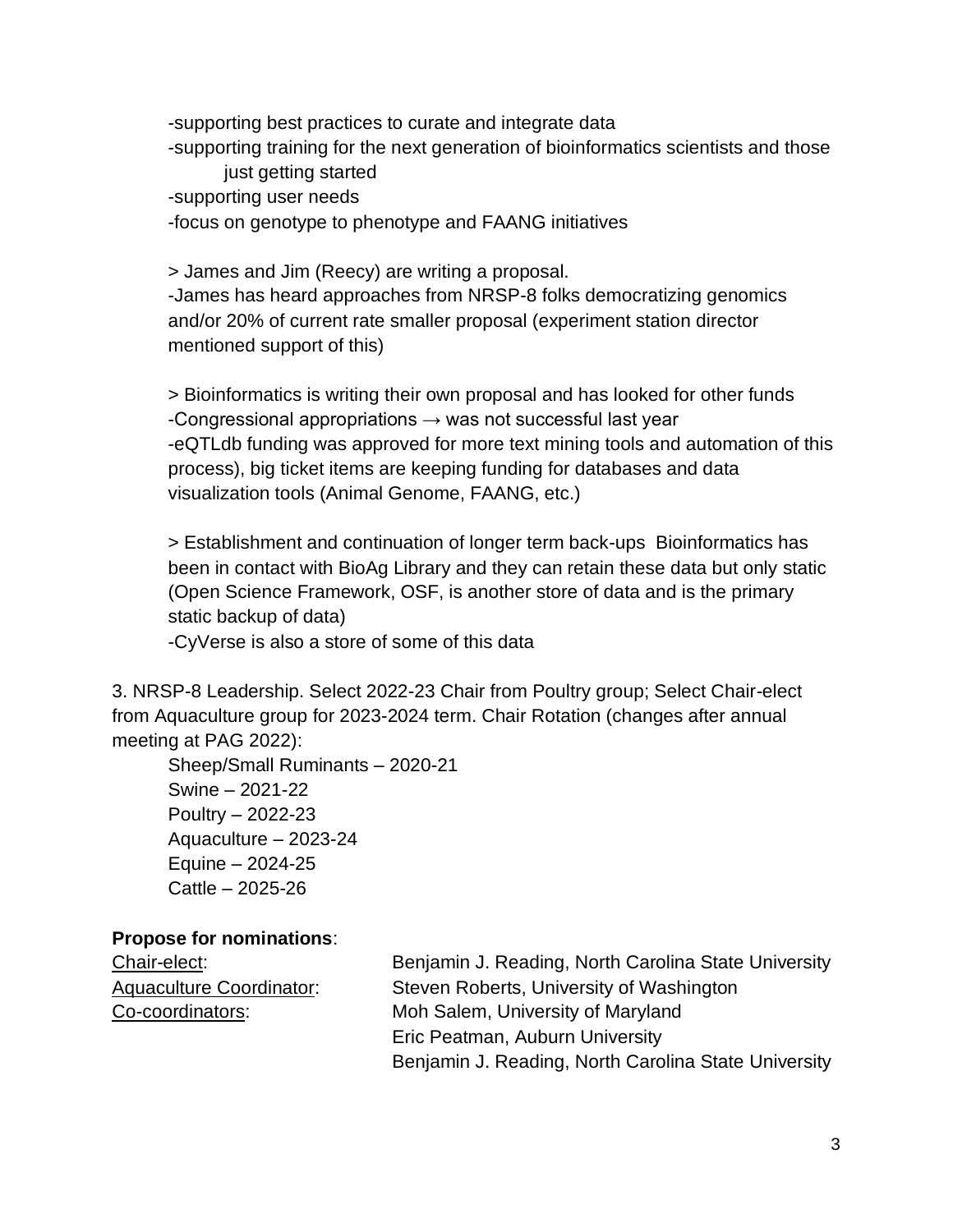Who will be the next Aquaculture Coordinator? Moh and Ben supports Steven Roberts as the Aquaculture Coordinator

Who will be the Aquaculture Chair? Moh supports Ben as the NRSP-8 Chair (Current Aquaculture Coordinator for NRSP-8)

4. Overview of plans for NRSP8 Sunday January 9, 2022—CANCELED. May be rescheduled for April 2022 at the inaugural AGBT (Animal Discussion Advances in Genome Biology and Technology) meeting. Please stay tuned…

5. Project Chairs and Coordinators comments (for the future of NRSP-8 April 2022):

"*To begin with, as much as other species groups are in a position to "move on" from the NRSP-8, the Aquaculture Group still has several species that require substantial work to complete the genome resources. In this regard, genomic information of most aquatic species is still greatly lacking behind that of terrestrial species. We are not one species but many diverse animals ranging from invertebrates to vertebrates; also complexity as many species have recent polyploid ancestry. Some members of this group are able to move forward with annotation or other upstream elements that this new NRSP-8 may support, but many still need to finish developing these resources (the old NRSP-8 mission) before these next steps can be taken.* 

*We would be glad to participate in this effort and some groups are prepared to move forward with it, however we also will need to pursue our own line of funding to form an Aquaculture Genomics Community/Consortium to help finish these genome projects over the next few years and bring everybody in the group up to speed to catch up with the new NRSP-8.*"

## 5. Proposal for NRSP-8 Writing

Committee Structure – Brenda Murdoch and Jack Dekkers. Any volunteers to help with the writing assignments from Aquaculture? AG2PI Grant (an NRSP-8 community needs assessment).

Who wants to be on the Writing Team for the new NRSP-8 project? (this has been opened to the entire forum). Ben will volunteer if there are no others. Steven may also help although this is not a commitment.

## 6. Annual reports

a. Include at least one impact statement from the project's work since Oct 1, 2020.

b. Include any grants awarded since Oct 1, 2020 (granting agency and amount) that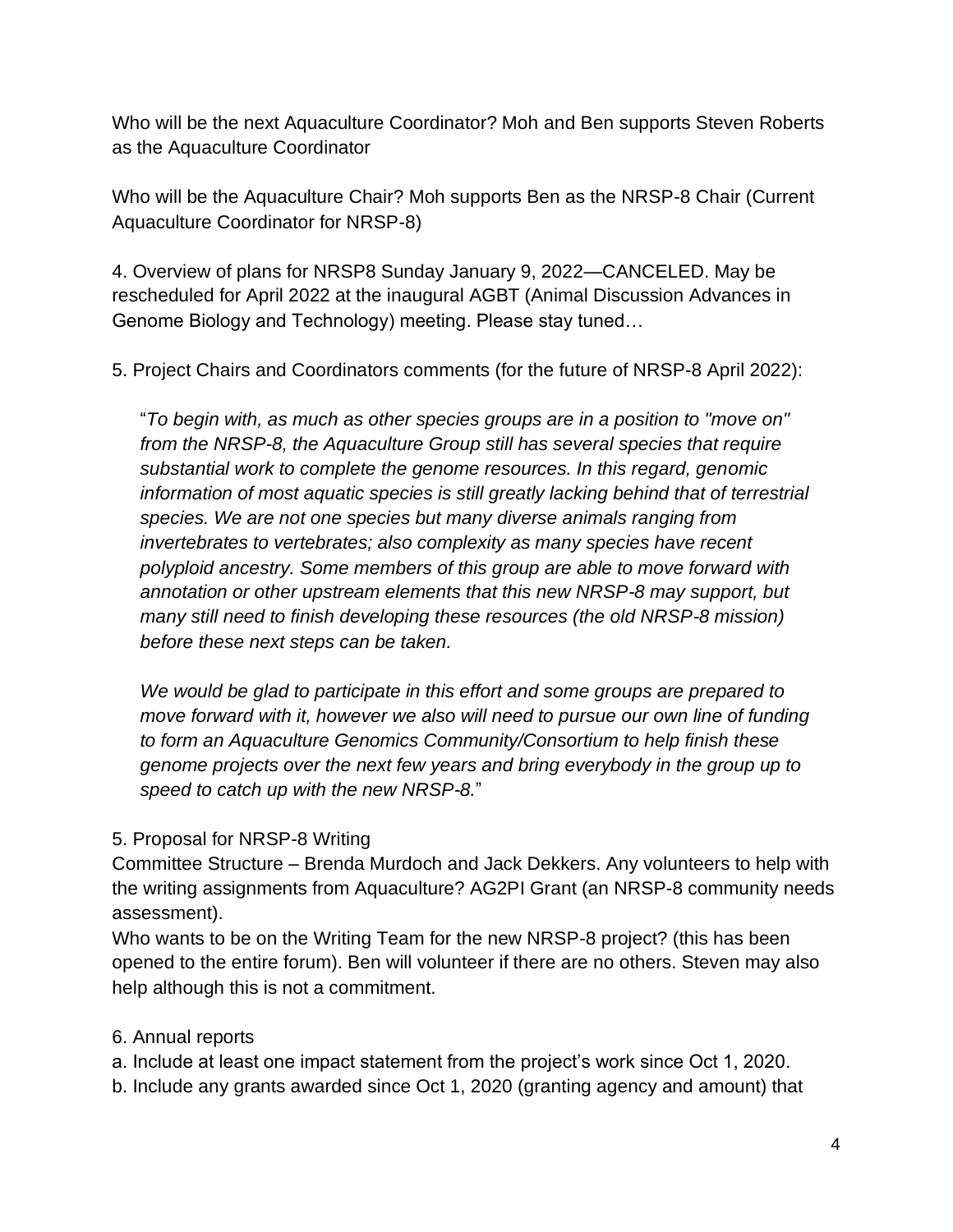contributed to the objectives of NRSP 8.

c. Include workshops' attendance numbers and institutions represented (if possible). d. Need to get annual reports to Jack Dekkers and the new chair (Poultry) by mid-February.

A draft of the annual report will be sent to all NRSP-8 members for final comments and then it will be distributed 1) through the list serv, 2) posted online at the Aquaculture NRSP-8 site, and 3) sent to Jack Dekkers and Archie Clutter and Steve Lommel.

7. Follow up writing workshop for the white paper / grant proposal in 2022-2023. We will aim to hold a further discussion of this at a Workshop at NC State University in June 2022.

8. Other business (open). None mentioned.

*ADJOURN*

### **Travel Support & Opportunities for Trainings**

In person travel to the 2022 PAG meeting and Aquaculture Workshop was cancelled due to the COVID-19 pandemic. The travel of four students/postdocs was funded to cover the registration fee for PAG 2022 (\$1,500 each). The purpose of the travel award program is to help graduate students and postdoctoral fellows to travel to the annual PAG meetings and present their research. **\$6,000** 2022.

- 4. Yaamini R. Venkataraman, *Polyploidy and Environmental Stress Have Distinct Impacts on Pacific Oyster (Crassostrea gigas) Ctenidia Methylomes*. Woods Hole Oceanographic Institution.
- 3. Jasmine Alia Richman, *Investigating the Activin Receptor Signaling Pathway as a Key Regulator of Muscle Growth Following Whole Genome Duplication Events*. Washington State University.
- 2. Homere Jacques Alves Monteiro, *How Many Parents You Got? Parental Contribution in Flat Oyster's Hatchery.* Cornell University / Technical University of Denmark.
- 1. Ali Reda Eid Ali. University of Maryland.

#### **Machine Learning Workshop**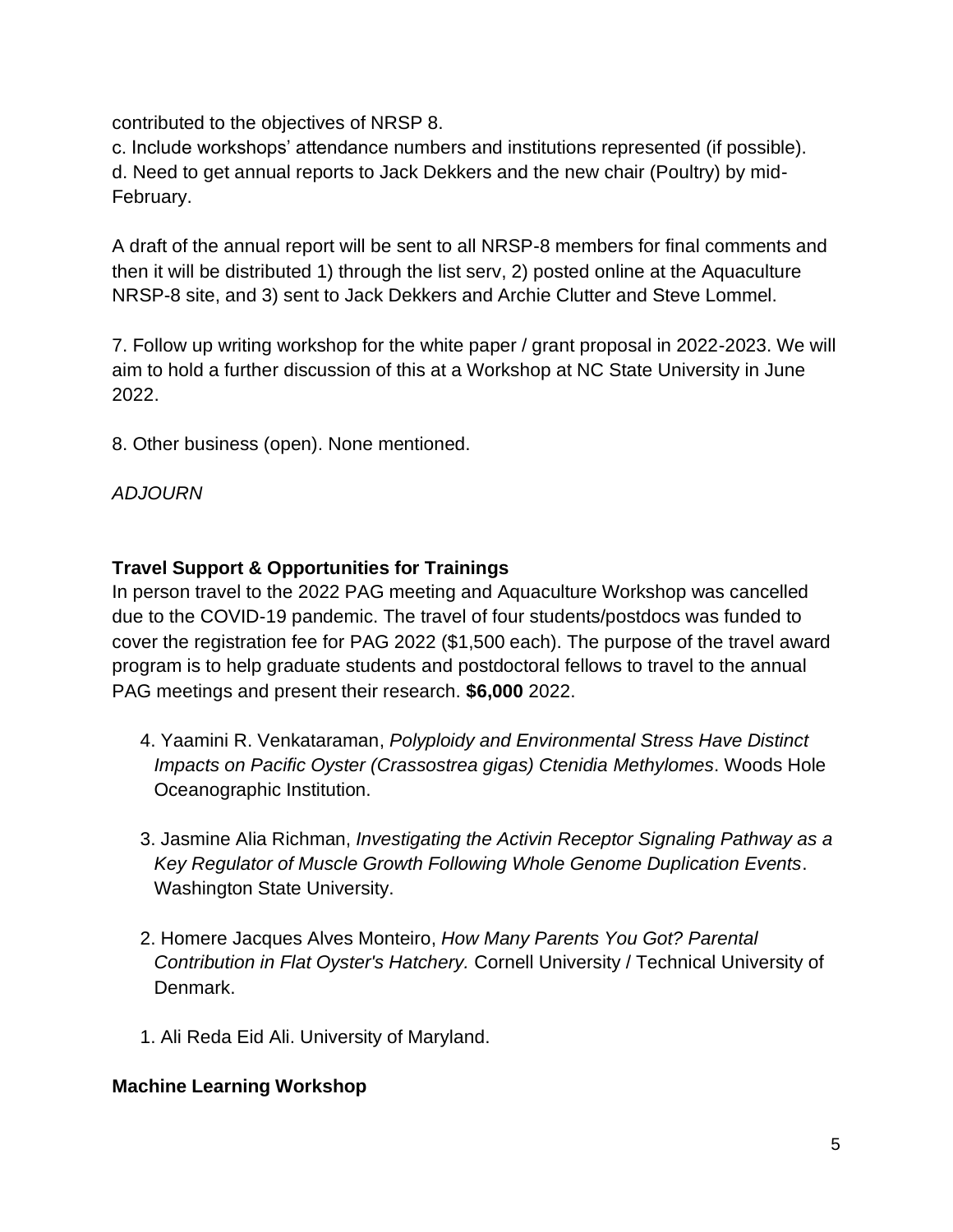A wide range of high-throughput technologies enable us to evaluate biological systems at various levels—at the genome, epigenome, transcriptome, proteome, and metabolome. These technologies are now being used to generate data to answer an ever-increasingly diverse set of questions. The next great challenge is integrating data analysis in a systems biology approach that utilizes novel supervised machine learning methods, which accommodate heterogeneity of data, are robust to biological variation, and provide mechanistic insight. The workshop will not focus on detailed mathematical models, but instead on how these machine learning tools may be used to analyze biological data, in particular gene and protein expression. The Workshop was led by Benjamin J. Reading (North Carolina State University).

*A motion was made to continue these virtual trainings and walk-through data analyses monthly or every other month via a Zoom (2022-2023) and effort will be made to extend these offerings to graduate students and post docs as well.* **Participants**: **16**

**NRSP-8 Aquaculture 2021 Progress:** Species Leaders indicated in **BOLD.**

Members of the NRSP-8 Aquaculture Group contributed content matter expertise to advise US Department of Homeland Security and the Office of the Director of National Intelligence on national food security issues, particularly related to seafood. Contributions were published in the following 2021 report:

Threats to Food and Agricultural Resources. United States Department of Homeland Security, Office of Intelligence and Analysis, Analytic Exchange Program. 95 pp. [https://www.dhs.gov/sites/default/files/publications/threats\\_to\\_food\\_and\\_agriculture\\_res](https://www.dhs.gov/sites/default/files/publications/threats_to_food_and_agriculture_resources.pdf) [ources.pdf](https://www.dhs.gov/sites/default/files/publications/threats_to_food_and_agriculture_resources.pdf)

**Objective 1: Advance the quality of reference genomes for all agri-animal species through providing high contiguity assemblies, deep functional annotations of these assemblies, and comparison across species to understand structure and function of animal genomes.**

*Generally, genomic information of most aquatic species is still lacking and greatly lagging behind that of terrestrial species.*

## Catfish (**Quiniou**, Liu)

The complete germline repertoires of the channel catfish, *Ictalurus punctatus*, T cell receptor (TR) loci, TRAD, TRB, and TRG were obtained by analyzing genomic data from PacBio sequencing.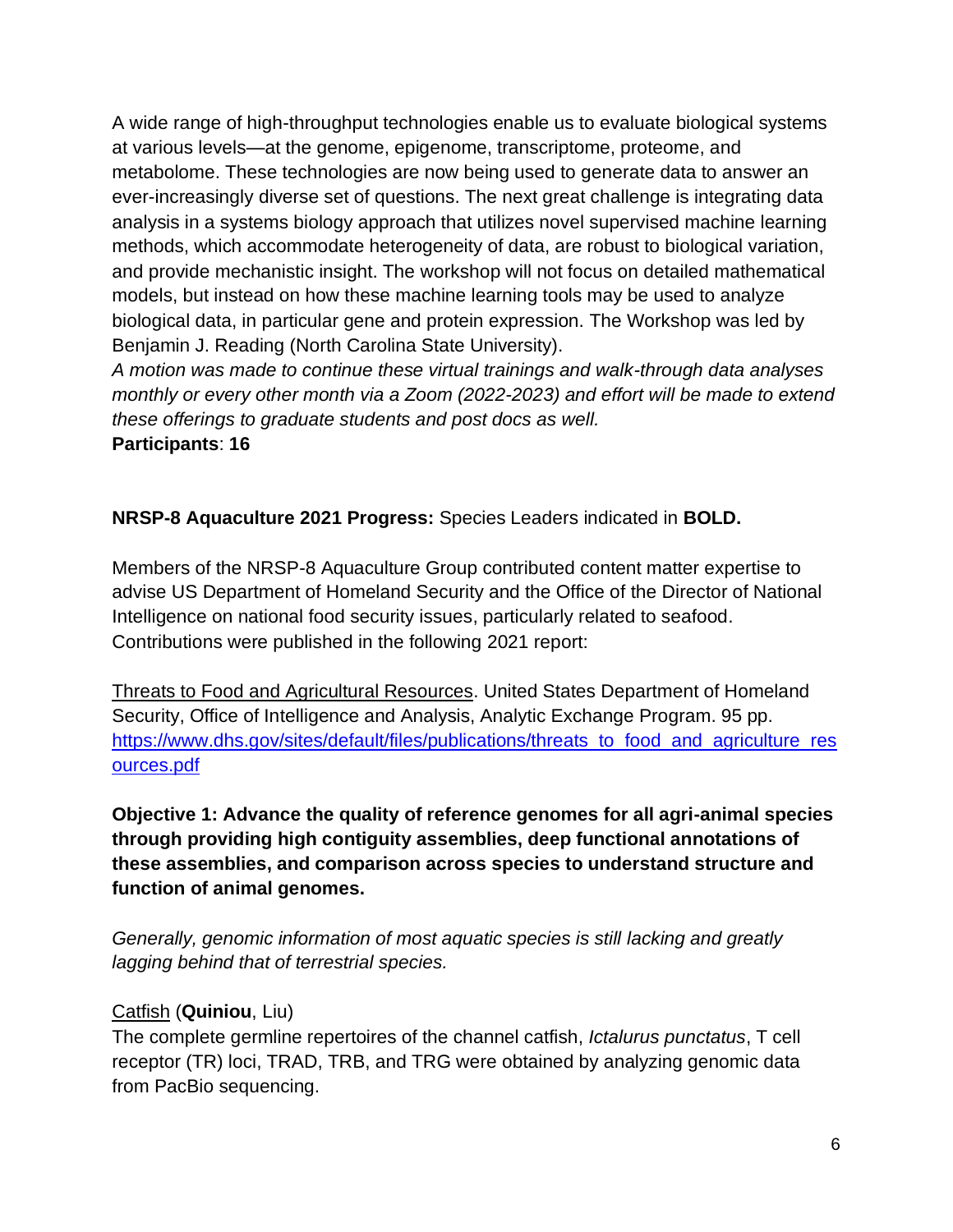Oyster/Shellfish (Roberts, Gómez-Chiarri, Putnam, Puritz, Guo, Warren, **Proestou,**  Eastern Oyster breeding Consortium)

Re-sequencing of an additional 179 wild and selected individuals from 16 eastern oyster populations situated along the US east Coast >20X coverage.

Improved eastern oyster (*Crassostrea virginica*) reference genome assembly using updated assembly pipeline, additional Hi-C data, and high-density genetic linkage map.

The recent availability of a high-quality reference genome for the eastern oyster, and whole-genome sequence data of samples from across the species range in the USA, provides an opportunity to explore structural variation across the genome of this species. Our analysis shows significantly greater individual-level duplications of regions across the genome than that of most model vertebrate species. The eastern oyster shows a large interindividual variation in duplications as well as particular chromosomal regions with a higher density of duplications.

#### Salmonids (Salem, **Palti**, Al-Tobasei)

The first *De-novo* genome assembly for the North American Atlantic salmon lineage was submit to NCBI and is in final review.

A new transcriptome assembly using PacBio long-read sequencing improved the rainbow trout genome annotation and identified alternative splicing associated with economically important phenotypes in rainbow trout.

## Striped Bass (*National Breeding Program for the Hybrid Striped Bass Industry*, Fuller, Abernathy, Borski, Berlinsky, **Reading**)

The second (2.0), updated draft of the striped bass genome was uploaded to NCBI GenBank (NCSU\_SB\_2.0, GenBank Accession no. GCA\_004916995.1). This version of the genome consists of 629 scaffolds with a final size of 598.11 Mb. Striped bass transcriptome data was used by NCBI for annotation and the fully annotated striped bass genome 2.0 is publicly available.

The Dovetail Genomics Hi-Rise pipeline was employed to create a white bass genome assembly (645.14 Mb in size), by scaffolding Illumina short read sequences with Illumina sequencing data generated by Chicago and Dovetail Hi-C pipelines. The genome has been uploaded to NCBI GenBank (DOM\_MoChry\_2.0, GenBank Accession no. GCA\_019097615.1) is publicly available. This genome has not yet been fully annotated.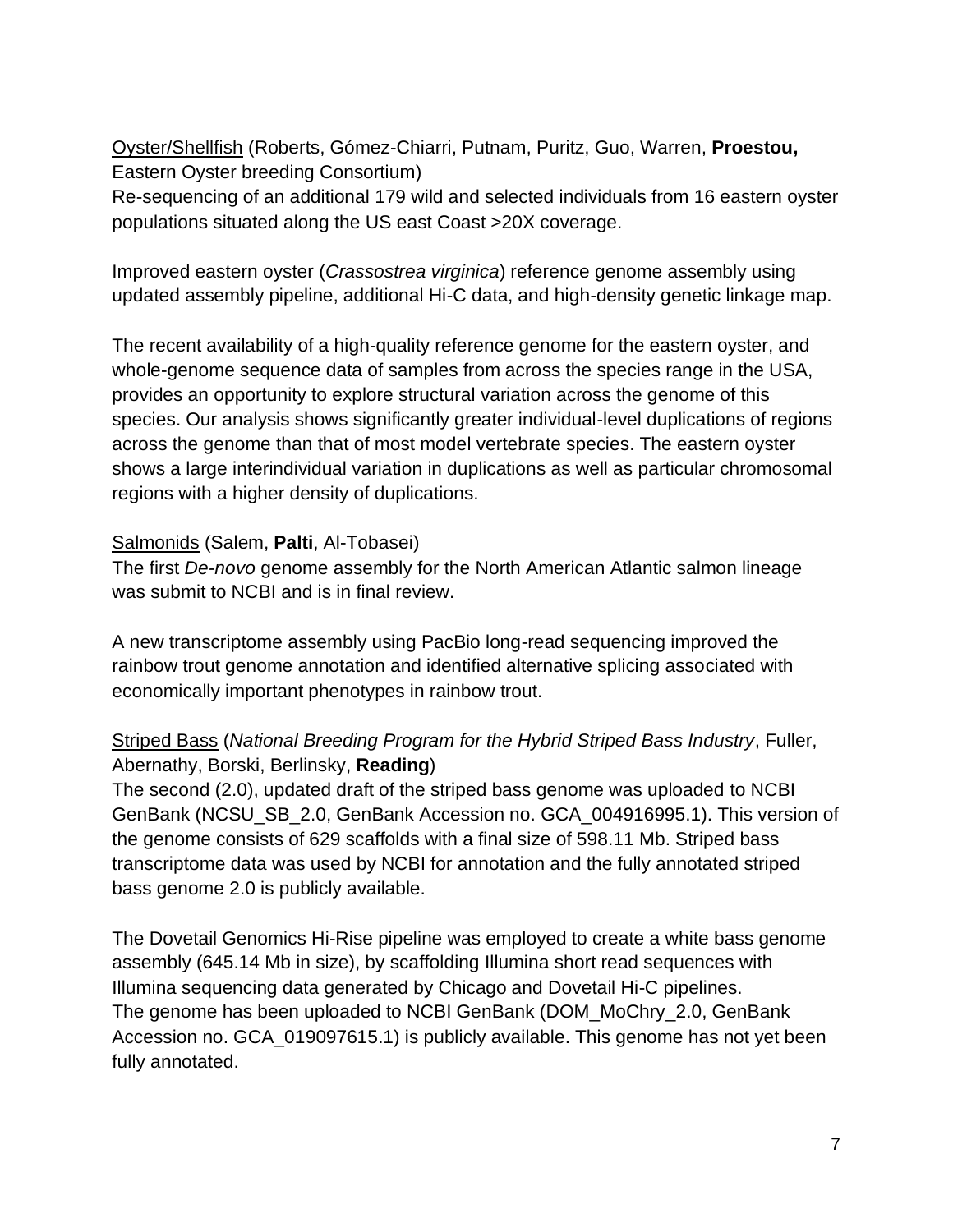**Objective 2: Advance genome-to-phenome prediction by implementing strategies to identify and validate genes and allelic variants predictive of biologically and economically important phenotypes and traits.**

#### Catfish (**Quiniou**, Liu)

The bacterium *Edwardsiella piscicida* causes significant losses in global aquaculture, particularly channel (*Ictalurus punctatus*) × blue (*I. furcatus*) hybrid catfish cultured in the south-eastern United States. Intraspecific genetic variability of *E. piscicida* isolates recovered from diseased channel and hybrid catfish were assessed and virulence associations among genetic variants was determined revealing 5 discrete phylogroups that correlated with virulence gene profiles.

Exogenous estrogen 17β-estradiol (E2) was shown to effectively induce feminization in catfish. Global DNA methylation and gene expression profiles of channel catfish during early sex differentiation after E2 treatment using Bisulfate sequencing and RNA-Seq. Levels of global DNA methylation after E2 treatment were not significantly different from those of controls. However, a specific set of genes were differentially demethylated, which included many sex differentiation-related pathways, such as MARK signaling, adrenergic signaling, Wnt signaling, GnRH signaling, ErbB signaling and ECM-receptor interactions. Many genes involved in these pathways were also differentially expressed after E2 treatment. Specifically, E2 treatments resulted in upregulation of female-related genes and downregulation of male-related genes in genetic males during sex reversal. However, E2-induced sex reversal did not cause sex-specific changes in methylation profiles or gene expression within the sex determination region (SDR) on chromosome 4, suggesting that E2-induced sex reversal was a downstream process independent of the sex determination process that was regulated by sex-specific methylation within the SDR.

Oyster/Shellfish (*Eastern Oyster Breeding Consortium*, Roberts, Gomez-Chiarri, Putnam, Lotterhoos, Puritz, Johnson, Eirin-Lopez, Allen, Zhang, Plough, **Proestou**) Differences in DNA methylation patterns for 50 families of Pacific oyster (*Crassostrea gigas*) were characterized based on heat-tolerance. Hyper-methylated regions were more abundant than hypo-methylated regions among heat-phenotypes. Epigenetic marks associated to heat-resistant phenotypes occurred mainly in genes involved in catalytic activity and binding function among Pacific oyster families.

Complementary methods of metagenomics and metaproteomics were applied to more fully characterize bacterial taxa in shellfish hatchery water at high (pH 8.2) and low (pH 7.1) pH. The complementary methods of metagenomics and metaproteomics contribute to a more complete characterization of bacterial taxa that are potentially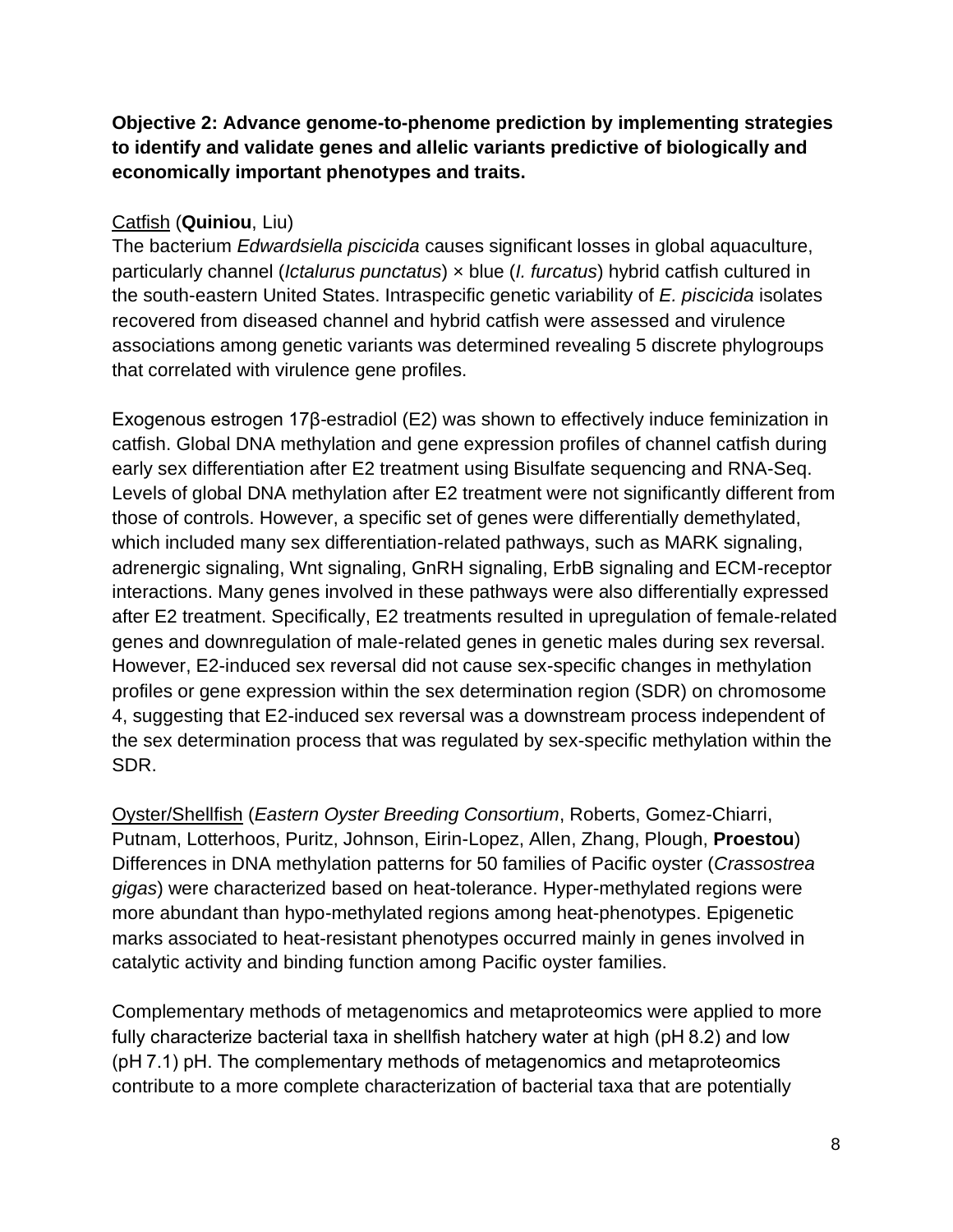active versus truly metabolically active and thus impact water quality and inter-trophic relationships.

A seascape genomics approach was used to investigate population structure, local adaptation, and the extent to which environmental gradients influence genetic variation among natural and restored populations of Chesapeake Bay eastern oysters (*Crassostrea virginica*). Environmental factors, namely salinity, pH, and temperature, were found to play a major role in the distribution of neutral and adaptive genetic variation. This is one of a few studies to demonstrate empirically that hatchery practices have a major impact on the retention of genetic diversity.

A selectively bred Eastern oyster (*Crassostrea virginica*) family was exposed to *Perkinsus marinus* (Dermo disease) via either suspension feeding or direct injection and gene expression and GWAS was evaluated. Oysters exposed via feeding minimize infection through controlled cell death and limited inflammation responses, whereas oysters exposed via injection mount a prolonged, inflammatory immune response resulting in self harm and lower survival.

Completion of Affymetrix 60K SNP chip for U.S. East Coast eastern oyster populations. SNP array is available through ThermoFisher SKU #551377. Led by X. Guo, D. Proestou, J. Puritz of the *Eastern Oyster Breeding Consortium*.

Genomic Selection initiated in an eastern oyster breeding program. Led by J.M. Small (VIMS).

## Salmonids (Salem, **Palti**, Al-Tobasei)

In a study of retrospective evaluation of genetic predictions accuracy with a training population size of 2,000 animals, genomic selection models increased the predictions accuracy compared to the traditional pedigree-based model by up to 50% for Fillet Yield and 28% for Body Weight, which suggests that using genomic selection can substantially enhance genetic improvement for the trait of fillet yield in rainbow trout aquaculture.

The genetic architecture of resistance to infectious hematopoietic necrosis virus (IHNV) was found to be oligogenic with a few moderate effects QTL and many loci with small effects in two commercial aquaculture breeding populations that were not previously exposed to the pathogen.

An improved genomic prediction for fillet yield and firmness in rainbow trout was achieved using reduced-density SNP panels.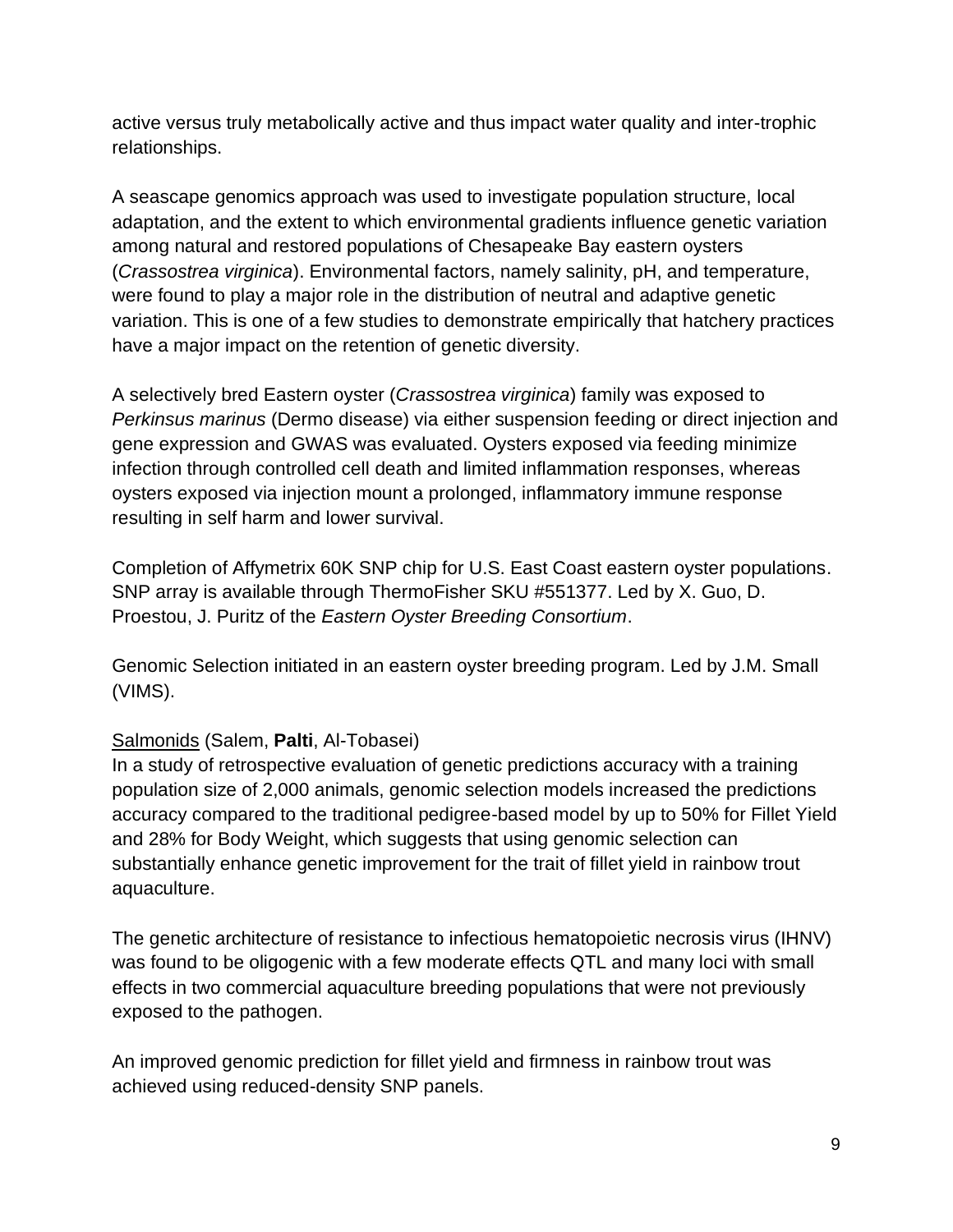A study revealed that sRNAs enriched in outer membrane vesicles of pathogenic *Flavobacterium psychrophilum* interact with immune genes of rainbow trout

Markers associated with adult migration timing were validated for natural and hatchery origin populations of Chinook salmon and steelhead, with genotypes explaining between 50-80% of phenotypic variation.

Markers associated with age-at-maturity in steelhead were validated for natural and hatchery origin populations, with genotypes explaining 10-17% of phenotypic variation depending on sex.

Whole genome resequencing in coho salmon identified a sex determining region that was validated with amplicon assays, along with candidates for differing phenotypes of adult migration.

Whole genome resequencing in ecotypes of redband trout identified a candidate gene (ceramide kinase; *cerk*) associated with thermal adaptation phenotypes.

Whole genome resequening and landscape genomics analyses of Chinook salmon populations revealed candidate regions of the genome associated with environmental factors responsible for local adaptation.

#### Striped Bass (*National Breeding Program for the Hybrid Striped Bass Industry,* Berlinsky, Fuller, Abernathy, Woods, McGinty, Borski, **Reading**)

A machine learning pipeline was developed to analyze a dataset of 15,000 single nucleotide (SNP) markers (expressed quantitative trait loci, eQTL) that were identified among muscle transcriptome data generated from sunshine hybrid striped bass produced from striped bass males of varying geographic strains (Texas, Florida, South Carolina, Virginia, and North Carolina aquaculture domestic strain). The pipeline reduced these data to 500 unique SNPs that were considered important to the classification hybrid fish into groups based on size and sire strain (heterosis effects). When further condensed by the removal of redundant orthologs / paralogs, these 500 SNPs annotated to 33 genes, the primary functions of which were largely glucose and lipid metabolism, ATP synthesis, and structural support of muscle fibers. The novel machine learning pipeline also enabled alleotyping of these genes. Specifically, we found that 9 of the 33 genes were inherited exclusively from the white bass (maternal) parent. All of these genes have a known role in the electron transport chain and generation of ATP. The remaining 24 genes were potentially inherited from either the striped bass or white bass parent. A deeper pathway analysis is currently being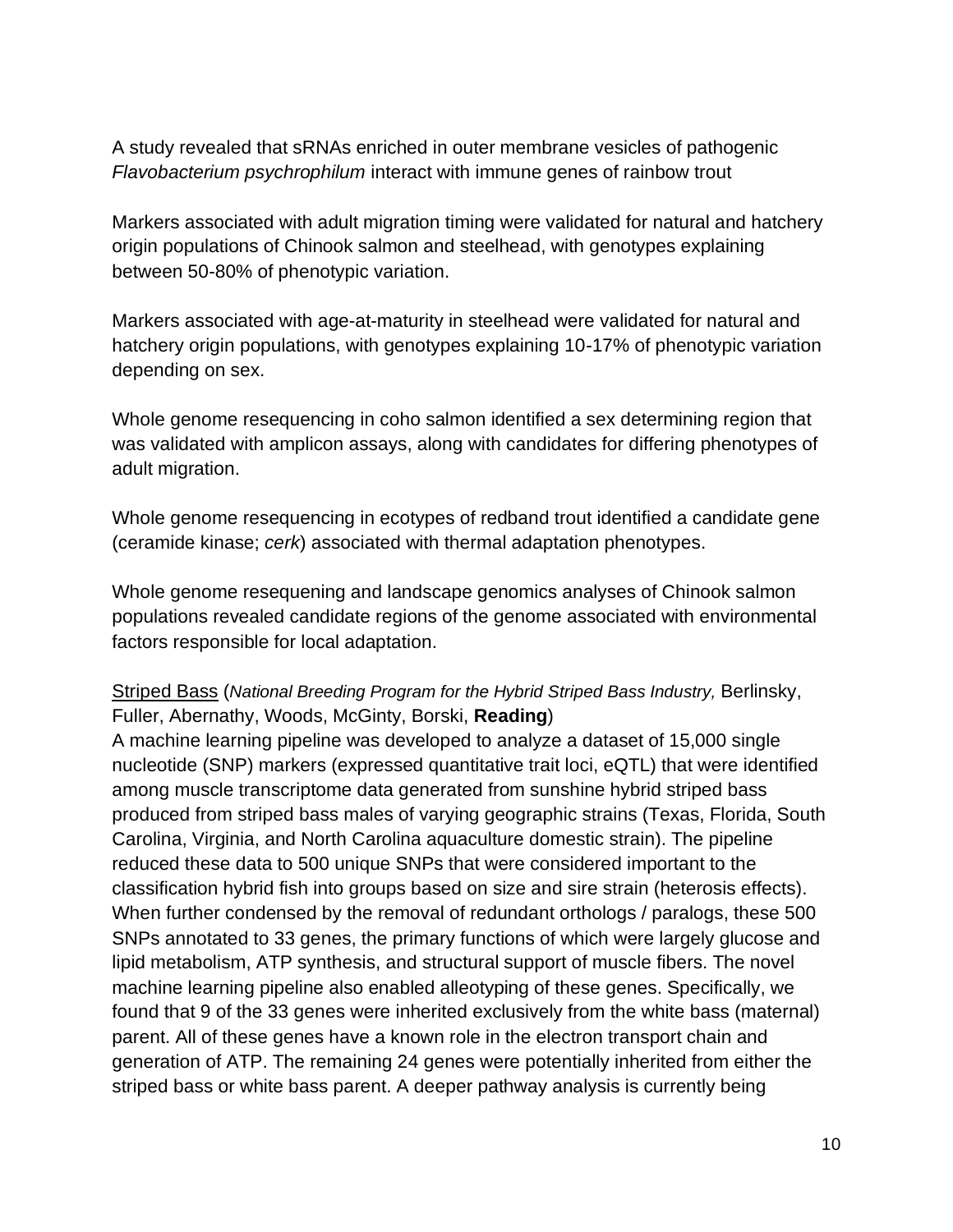conducted to examine the relationship of these gene expressions in white muscle tissue for predictive phenomics.

Adult, male, F6 domestic striped bass (n=60) from our selective breeding program were disseminated to major aquaculture producers in the U.S. for hybrid striped bass fry and fingerling production (directly contributing to the \$50 million farm gate per year industry). Additionally, fingerlings (n=40,000) and larvae (n=750,000) representing the F7 generation captive bred striped bass with 25% better growth were also disseminated to commercial aquaculture producers.

Piscidin antimicrobial peptides of the innate immune system were first described in hybrid striped bass (*Morone chrysops* x *Morone saxatilis*). Previous work demonstrated broad antimicrobial activity of class I and II piscidins against Gram-negative and Grampositive bacterial species. The class I and II piscidins demonstrate potent activity against *Escherichia coli* and *Flavobacterium columnare* biofilms. The class II piscidins showed more activity against *E. coli* and *F. columnare* isolates than did the class I piscidins. The piscidins in general were much less effective against inhibiting *Aeromonas hydrophila* and *A. veronii* biofilm growth; only the class I piscidins showed significant growth inhibition among the *Aeromonas* spp. examined.

# **Objective 3: Advance analysis, curation, storage, application, and reuse of heterogeneous big data to facilitate genome-to-phenome research in agricultural animal species of agricultural interest.**

## Catfish (**Quiniou**, Liu)

The rapid advances of second-generation sequencing (SGS) and third generation sequencing (TGS) is causing a paradigm shift from gene-based to genome-wide research in aquaculture; SGS and TGS could aid in establishing proper breeding strategies for sustainable aquaculture

Genomic selection plays an increasing role in selective breeding of the major aquaculture species.

The potential of genomic selection to increase precision of estimated breeding value of candidates is now well established.

The main challenge for further implementation of genomic selection is associated with the costs and benefits of genotyping; Methods of low-cost genotyping hold potential and will help transfer the benefits to aquaculture industries.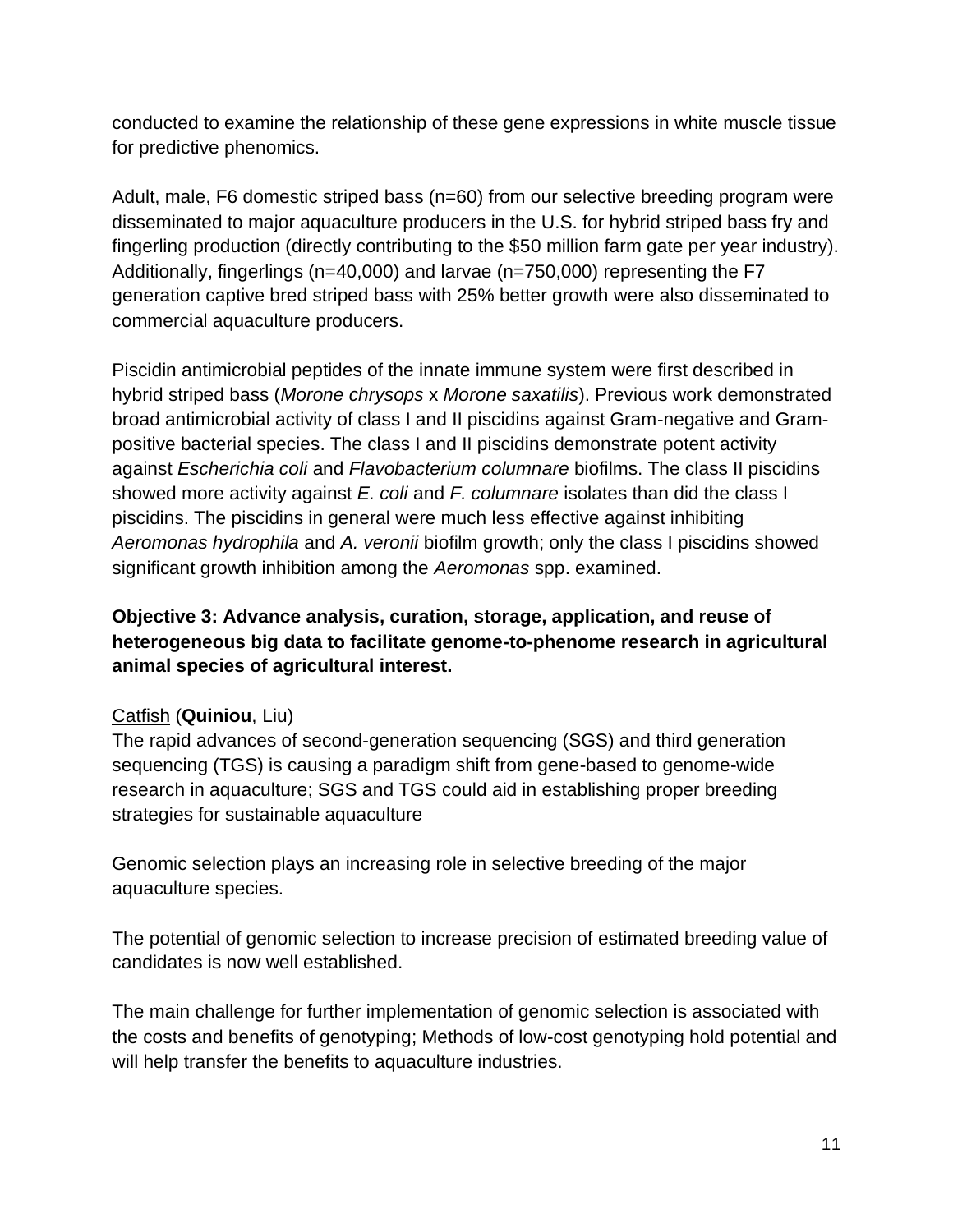Oyster/Shellfish (*Eastern Oyster Breeding Consortium*, Gómez-Chiarri, Roberts, **Proestou**)

Eastern Oyster Genome Workshop, held during the *National Shellfisheries Association Annual Meeting*, March 22-25, virtual.

Salmonids (Salem, **Palti**, Al-Tobasei) None from salmonids this year.

Striped Bass (USDA *National Breeding Program for the Hybrid Striped Bass Industry,*  Abernathy, Borski, **Reading**, NOAA Sea Grant *StriperHub*) Twelve (12) students (graduate and post doc) were trained in machine learning approaches in biological sciences including application of pattern recognition to

evaluate gene and protein expression to predict traits and phenotypes in a variety of agriculturally important animals including fishes as well as poultry.

Digitization of machine learning training modules are being produced for the public and a CRISPR/Cas9 Guide to RNA design was published for student training on *CourseSource*: [https://doi.org/10.24918/cs.2020.46.](https://doi.org/10.24918/cs.2020.46)

Follow Striped Bass Genome Community and *StriperHub* research on Facebook: <https://www.facebook.com/stripedbassgenome/>

## **Research support mini-grants (Coordinator Small Research Project Grants)**

Four (4) mini-grants (\$10,000 each; \$40,000 total) supported projects that fall under all three primary NRSP-8 objectives and include a variety of species as already reported in 2020-2021. Decisions regarding funding these projects were made in 2020, just prior to COVID-19 pandemic closures (in many states "shelter in place" executive orders), which made disbursement of funds challenging at best. These funds were dispersed in the 2021 calendar year due to relaxation of research and other work-related restrictions that had been implemented by various state and federal agencies across the country.

- 1. Shelly Trigg and Steven Roberts "**Comparative Epigenomic Analyses Across Bivalve Genome Resources (CEABiGR)**", University of Washington.
- 2. Russell Borski and Benjamin Reading "**From Genotype to Phenotype: A Gene Editing Tool for Any Life History Stage using Adeno-Associated Viral Vectors for Application of CRISPR/Cas9 in Farmed Finfishes**", North Carolina State University.
- 3. Refet Al-Tobesi and Moh Salem "**FAASG Functional Annotation of the Rainbow Trout Genome: Role of DNA Methylation in Gene Expression**", Middle Tennessee State.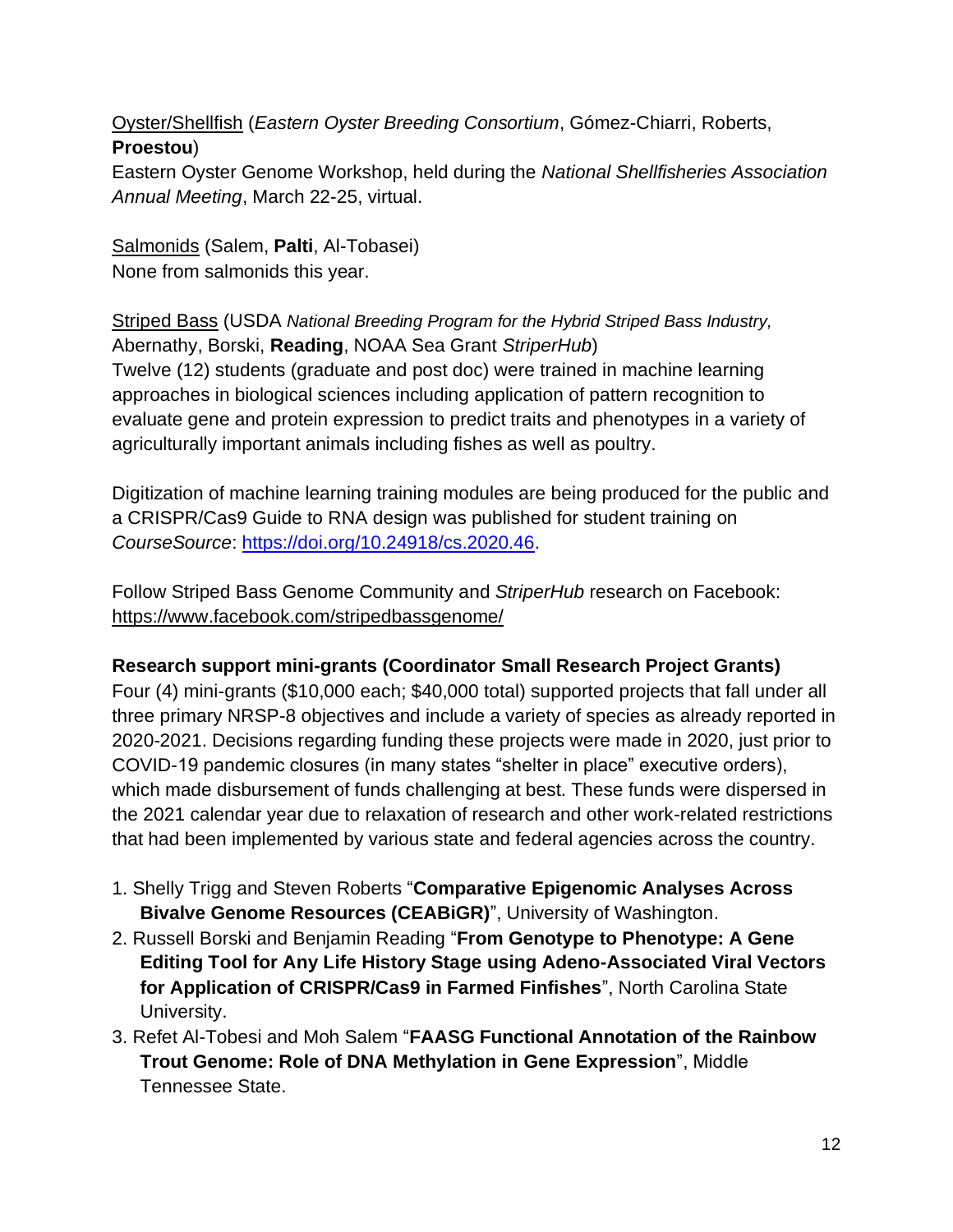4. Kevin Johnson, Morgan Kelly, and Jerome La Peyre "**Transcriptome sequencing to describe the genomic basis for hypoxia tolerance in the Eastern oyster**", Louisiana State University.

Another round of mini-grants were offered in 2021 and funded for 2022 (two grants, \$10,000 each; \$20,000 total):

- 1. Matthew George, Mackenzie Gavery, and Steven Roberts "**Identifying genomic architecture features that contribute to critical phenotypes in shellfish**", University of Washington.
- 2. Mohamed Salem "**FAASG Functional Annotation of the Rainbow Trout Genome: Development of atlas of the RNA editome**", University of Maryland.

#### **Leveraged Funds and Stakeholder Use of Project Outputs**

NRSP-8 2021-2022 Seed Funding: **\$20,000** (\$40,000 in 2019-2020 delayed until 2020- 2021 due to COVID-19; \$30,000 in 2018-2019)

Total Leveraged 2021 Funding: **\$ 2,218,362**

Leveraged funds from diverse projects exceed \$ 2,000,000 from federal sources, which is about a 1:34 return on investment of the \$65,000 Aquaculture Coordinators funds for 2020-2021. Selected grants are highlighted below:

- 1. **National Oceanic and Atmospheric Administration (NOAA), Saltonstall-Kennedy Program**, Prime US Department of Commerce GRANT #573694-02785, *Collaboration with Local Fish Processing Industry to Convert Fish Trimmings and Skins into Value Added Fish Meal and Fish Oil to Promote Sustainability*. (PIs M.V. Joseph, A.V. Chouljenko, S.G. Hall, M.O. Frinsko, and B.J. Reading) **\$265,625**  (09/01/2021 through 08/31/2023).
- 2. **Rhode Island Sea Grant**. *Does breeding disease-tolerant oysters increase disease in coastal marine ecosystems*? (PIs M. Gomez-Chiarri, D. Proestou, R. Hudson, T. Ben-Horin) **\$250,000** (2020 through 2023).
- 3. **Northeast Regional Aquaculture Center (NRAC)**, US Department of Agriculture National Institute of Food and Agriculture (USDA NIFA). *Comparing the performance of diploid and triploid eastern oysters in the Northeast*. **\$250,000** (2021-2023).
- 4. **Washington Sea Grant**, GRANT#: R/SFA-11. *Enhancing sustainability of shellfish aquaculture through streamlined maturation control*. (Pis S. Roberts, A. Luckenbach, C. Trapnell, B. Vadopalas, T.-T. Wong) **\$175,947** (2020 through 2023).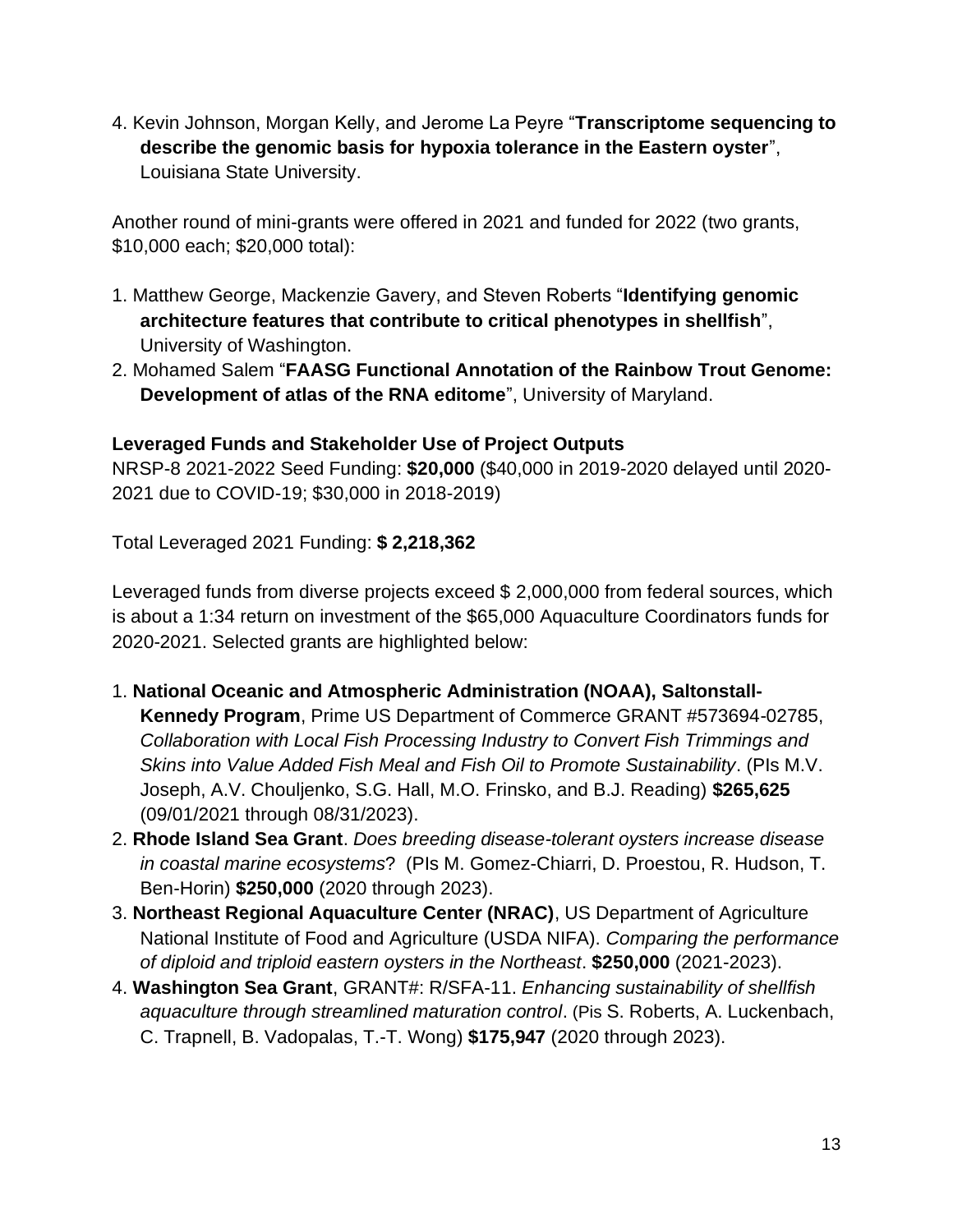- 5. **Foundation for Food and Agriculture Research (FFAR)**. *Development of environmental conditioning practices to decrease impacts of climate change on shellfish aquaculture*. (PI S. Roberts) **\$753,716** (2018 through 2021).
- 6. **National Science Foundation (NSF)**, GRANT #1634167. Collaborative Research: Does ocean acidification induce a methylation response that affects the fitness of the next generation in oysters? (PI S. Roberts) **\$429,674** (2017 through 2021).
- 7. **Pacific States Marine Fisheries Commission**. *Applying cutting-edge technology for reproductive control in emerging bivalve species*. (PI S. Roberts) **\$93,400** (2019 through 2022).

## **Other Active Research Projects and Total Leveraged Funds (Previously Reported)**

Total Leveraged 2020 Funding: **\$ 3,419,110** (1:53 return on investment)

Leveraged funds from diverse projects exceed \$3.4 million from federal sources, which is about a 1:53 return on investment of the \$65,000 Aquaculture Coordinators funds for 2019-2020. Selected grants are highlighted below:

- 1. **US Department of Agriculture (USDA)**, USDA-NIFA special research grants program aquaculture research, GRANT # 2018-70007-28828, *Underlying mechanisms for selected disease resistance and enhanced non-specific resistance in rainbow trout*. (PI T. Welker) **\$309,489** (10/01/2018 through 09/30/2021).
- 2. **US Department of Agriculture (USDA)**, USDA-NIFA-AFRI Foundational, Diseases of Agricultural Animals program area, GRANT # 2020-06096, *Seed Grant: Phage endolysins, Alternative antimicrobials for Streptococcus iniae*. (PI G. Ramena) **\$200,000** (02/01/2021 through 01/31/2022).
- 3. **US Department of Agriculture (USDA)**, Agricultural and Food Research Initiative (AFRI), *FACT: AquaMine - A High Performance Genomic Data Mining System for Species of Importance to US Aquaculture*. (PI C. Elsik) **\$500,000** (4/1/2021- 3/31/2025).
- 4. **NOAA**, *Leveraging transformative 'omics technologies to alleviate barriers to US shellfish production*. (PI S. Roberts) **\$233,135** (07/01/20 through 06/30/25).
- 5. **NOAA**, *Development of 'omics and bioinformatics approaches for marine organisms in support of research in aquaculture, ocean acidification, and fisheries assessments*. (PI S. Roberts) **\$285,153** (07/01/20 through 06/30/25).
- 6. **NOAA, Washington Sea Grant**, *Enhancing sustainability of shellfish aquaculture through streamlined maturation control*. (PI S. Roberts) **\$200,000** (02/01/20 through 01/31/23).
- 7. **US Department of Agriculture (USDA)**, National Institute of Food and Agriculture (NIFA) GRANT # 2021-67015-33388, *Whole-Genome Analyses/Selection to*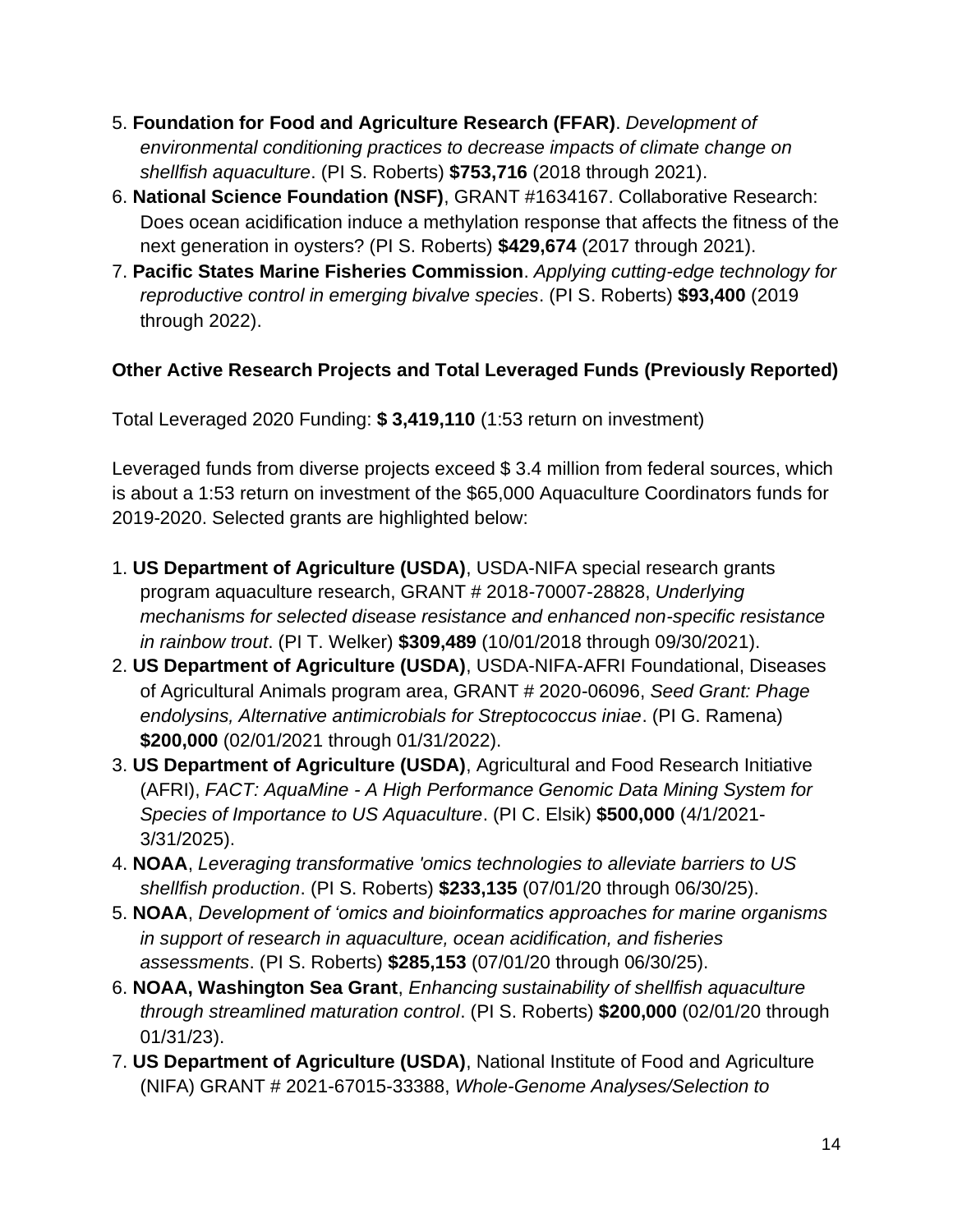*Increase Muscle Yield and Reduce Fillet Downgrading In Rainbow Trout*. (PIs M. Salem, Leeds, T.I., Kumar, V.I., Smith, B.R., Cleveland, B.E., and Al-Tobesi, R.A.) **\$500,000** (2021 through 2025).

8. **National Oceanic and Atmospheric Administration (NOAA)**, National Sea Grant Aquaculture Program, Advanced Aquaculture Collaborative Programs. *Establishing the Sea Grant Striped Bass Aquaculture Hub (StriperHub): Commercialization, Economics, and Marketing*. (PIs North Carolina Sea Grant, B.J. Reading--StriperHub Coordinator, R.J. Borski, D.L. Berlinsky) **\$1,191,333** (2/1/2020 through 01/30/2023).

Total Leveraged 2019 Funding: **\$ 6,340,999** (1:98 return on investment)

- 1. **Southern Regional Aquaculture Center**, US Department of Agriculture National Institute of Food and Agriculture (USDA NIFA). *Evaluation of Probiotics in Finfish Hatcheries to Improve Larval Production*. (PIs M.O. Frinsko, S.G. Hall, B.J. Reading) **\$150,000** (09/01/2018 through 08/31/2021).
- 2. **US Department of Agriculture (USDA),** Agricultural and Food Research Initiative (AFRI), *Molecular basis of sex determination and differentiation in catfish*. (PIs Z.J. Liu, R. Dunham) **\$500,000** (6/1/2019 through 5/31/2022).
- 3. **NOAA**, *Developing new oyster sterilization technology to avoid triploid summer mortality*. (PI L. Plough) **\$100,000**.
- 4. **Ratcliffe Foundation**, *Shellfish Aquaculture Innovation Laboratory (SAIL): Using Science and New Technologies to Assist Shellfish Aquaculture Businesses in Maryland*. (PI L. Plough) **\$391,000**.
- 5. **NOAA Regional Shellfish Aquaculture Consortium Grants**, States Marine Fisheries Commissions, *From sequence to consequence: genomic selection to expand and improve selective breeding for the eastern oyster*. (PIs Eastern Oyster Breeding Consortium, X. Guo - Coordinator) **\$4,400,000** (8/1/2019 through 7/31/2024); similar grants were also awarded to the Gulf of Mexico and Pacific States.
- 6. **US Department of Agriculture (USDA),** National Institute of Food and Agriculture (NIFA) Special Research Grants Program Aquaculture, *Modifying microbiomes to mitigate infectious diseases in aquaculture facilities*. (PI M. Gomez-Chiarri) **\$299,999** (10/1/2019 through 9/30/2021).
- 7. **US Department of Agriculture (USDA),** National Institute of Food and Agriculture (NIFA) GRANT # 2018-06539, *High-Quality Reference Assembly and Annotation of the Rainbow Trout Genome*. (PIs M. Salem, Y. Palti, G. Gao, H. Zhou) **\$500,000** (2019 through 2022).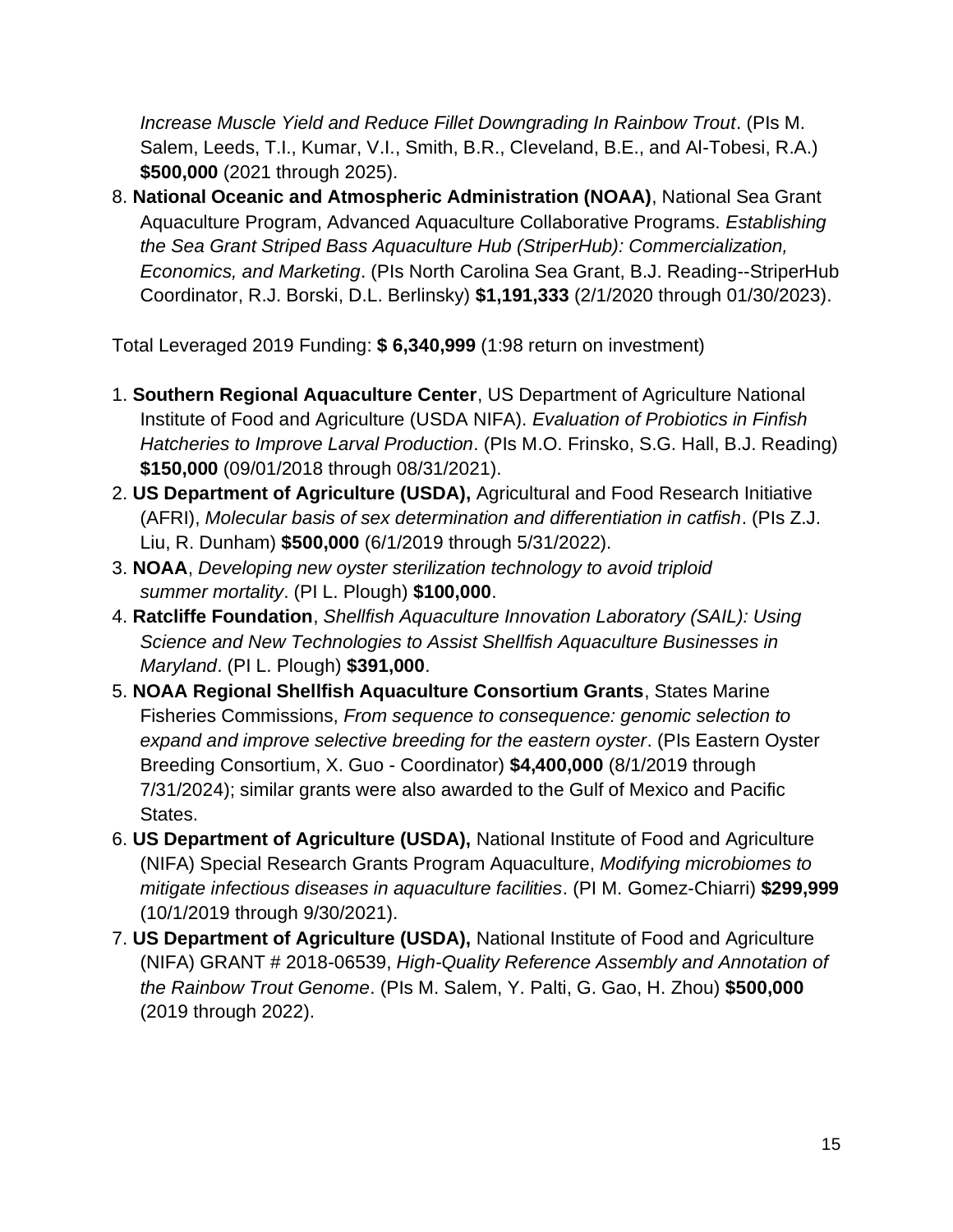#### **Publications (32 in 2021**; 30 in 2020; 29 in 2019; 47 in 2018; **138 TOTAL)**

- 1. Johnson, K.M., Sirovy, K.A., and Kelly, M.W. 2021. Differential DNA methylation across environments has no effect on gene expression in the eastern oyster. *The Journal of Animal Ecology* 00:1-13<https://doi.org/10.1111/1365-2656.13645>
- 2. Sirovy, K.A., Johnson, K.M., Casas, S.M., La Peyre, J.F., and Kelly, M.W. 2021. Lack of genotype‐by‐environment interaction suggests limited potential for evolutionary changes in plasticity in the eastern oyster, *Crassostrea virginica*. *Molecular Ecology* 30(22):5721-5734.
- 3. Griffiths, J.S., Johnson, K.M., and Kelly, M.W. 2021. Evolutionary Change in the Eastern Oyster, *Crassostrea Virginica*, Following Low Salinity Exposure. *Integrative and Comparative Biology* 61(5):1730-1740.
- 4. Trigg, S.A., Venkataraman, Y.R., Gavery, M.R., Roberts, S.B., Bhattacharya, D., Downey-Wall, A., Eirin-Lopez, J.M., Johnson, K.M., Lotterhos, K.E., Puritz, J.B., and Putnam, H.M. 2021. Invertebrate methylomes provide insight into mechanisms of environmental tolerance and reveal methodological biases. *Molecular Ecology Resources* 00:1-15 <https://doi.org/10.1111/1755-0998.13542>
- 5. Chandra Rajan, K., Meng, Y., Yu, Z., Roberts, S.B. and Vengatesen, T. 2021. Oyster biomineralization under ocean acidification: From genes to shell. *Global Change Biology* 27:3779-3797.
- 6. Modak, T., Litterman, R., Puritz, J., Johnson, K., Roberts, E., Proestou, D.A., Guo, X., Gomez-Chiarri, M., and Schwartz, R. 2021. Extensive genome-wide duplications in the eastern oyster (*Crassostrea virginica*). *Philosophical Transactions of the Royal Society B* 376:20200164.
- 7. Sullivan, M., and Proestou, D.A. 2021. Survival and transcriptomic responses to different *Perkinsus marinus* exposure methods in an Eastern oyster family. *Aquaculture* 542:736831.
- 8. Hornick, K.M., and Plough, L.V. 2021. Genome-wide analysis of natural and restored eastern oyster populations reveals local adaptation and positive impacts of planting frequency and broodstock number. *Evolutionary Applications* <https://doi.org/10.1111/eva.13322>
- 9. Timmins-Schiffman, E., White, S.J., Thompson, R.E., Vadopalas, B., Eudeline, B., Nunn, B.L., and Roberts, S.B. 2021. Coupled microbiome analyses highlights relative functional roles of bacteria in a bivalve hatchery. *Environmental Microbiome* 16:7 <https://doi.org/10.1186/s40793-021-00376-z>
- 10. Arredondo-Espinoza, R., Ibarra, A.M., Roberts, S.B., Sicard-Gonzalez, M.T., and Escobedo-Fregoso, C. 2021. Differentially methylated gene regions between resistant and susceptible heat-phenotypes of the Pacific oyster *Crassostrea gigas*. *Aquaculture* 543:736923.
- 11. Alshwairikh, Y.A., Kroeze, S.L., Olsson, J., Stephens-Cardenas, S.A., Swain, W.L., Waits, L.P., Horn, R.L., Narum, S.R., and Seaborn, T. 2021. Influence of environmental conditions at spawning sites and migration routes on adaptive variation and population connectivity in Chinook salmon. *Ecology and Evolution* <https://doi.org/10.1002/ece3.8324>
- 12. Chen, Z., Grossfurthner, L., Loxterman, J.L., Masingale, J., Richardson, B.A., Seaborn, T., Smith, B., Waits, L.P., and Narum, S.R. 2021. Applying genomics in assisted migration under climate change: Framework, empirical applications, and case studies. *Evolutionary Applications* <https://doi.org/10.1111/eva.13335>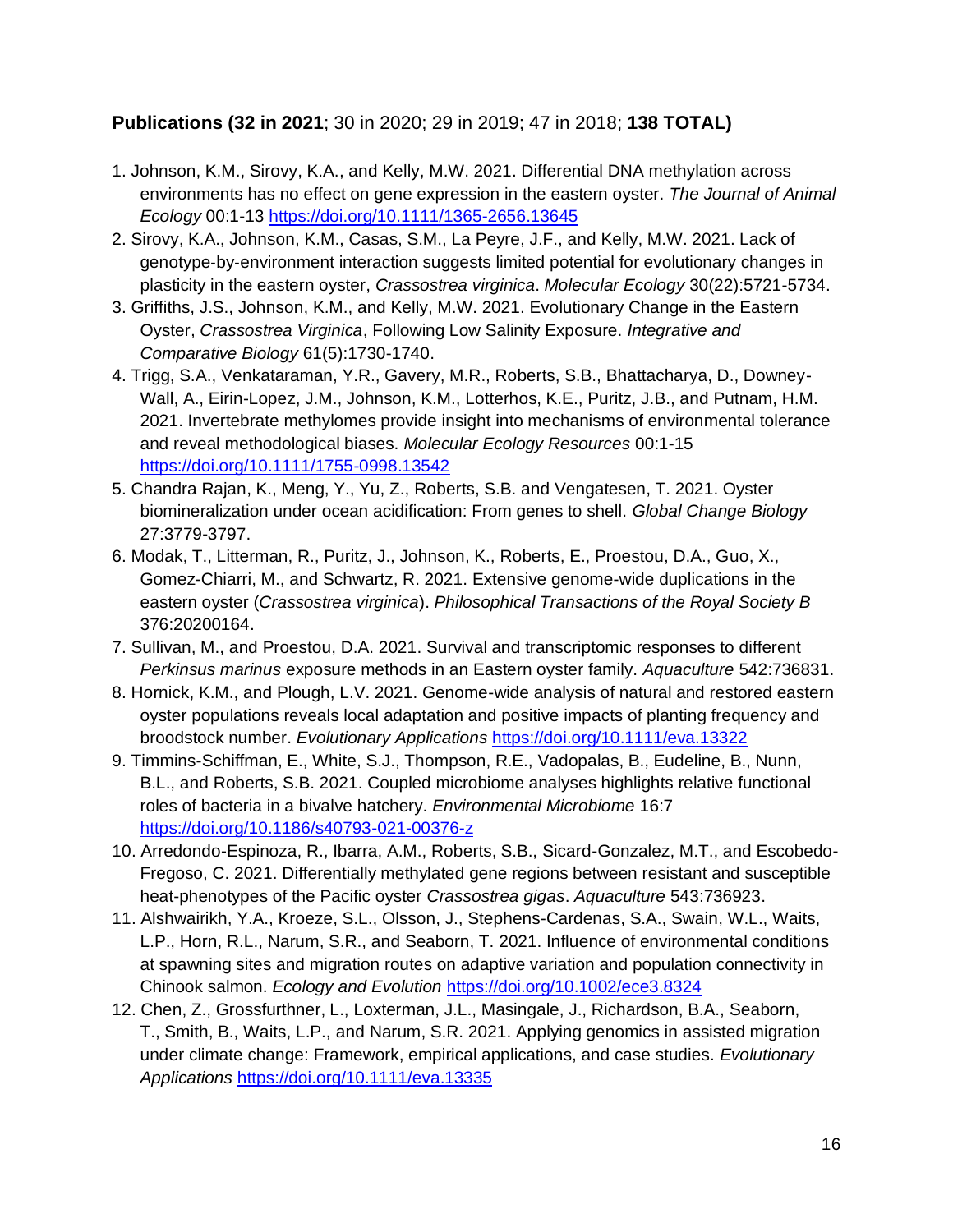- 13. Horn, R.L., C. Kamphaus, K. Murdoch, Narum, S.R. 2020. Detecting genomic variation underlying phenotypic characteristics of reintroduced Coho salmon. *Conservation Genetics* 21:1011-1021.
- 14. Waters, C.D., A. Clemento, T. Aykanat, J.C. Garza, K.A. Naish, S.R. Narum, and Primmer, C.R. 2021. Heterogeneous genetic basis of age at maturity in salmonid fishes. *Molecular Ecology* 30:1435-1456.
- 15. Willis, S.C., Hess, J.E., Fryer, J.K., Whiteaker, J.M., Brun, C., Gerstenberger, R. and Narum, S.R. 2020. Steelhead (*Oncorhynchus mykiss*) lineages and sexes show variable patterns of association of adult migration‐timing and age‐at‐maturity traits with two genomic regions. *Evolutionary Applications* 13: 2836-2856.
- 16. Willis, S.C., J.E. Hess, J.K. Fryer, J.M. Whiteaker, and Narum, S.R. 2021. Genomic region associated with run timing has similar haplotypes and phenotypic effects across three lineages of Chinook salmon. *Evolutionary Applications* 14:2273-2285.
- 17. Liu, S., Gao, G., Layer, R.M., Thorgaard, G.H., Wiens, G.D., Leeds, T.D., Martin, K.E., and Palti, Y. 2021. Identification of High-Confidence Structural Variants in Domesticated Rainbow Trout Using Whole-Genome Sequencing. *Frontiers in Genetics* 12:DOI 10.3389/fgene.2021.639355.
- 18. Vallejo, R.L., Cheng, H., Fragomeni, B.O., Gao, G., Silva, R.M.O., Martin, K.E., Evenhuis, J.P., Wiens, G.D., Leeds, T.D., and Palti, Y. 2021. The accuracy of genomic predictions for bacterial cold water disease resistance remains higher than the pedigree-based model one generation after model training in a commercial rainbow trout breeding population. *Aquaculture* 545:737164.
- 19. Chapagain, P., Ali, A.R., Kidane, D.T., Farone, M., and Salem, M. 2021. sRNAs enriched in outer membrane vesicles of pathogenic *Flavobacterium psychrophilum* interact with immune genes of rainbow trout. bioRxiv 2021.<https://doi.org/10.1101/2021.12.22.473952>
- 20. Ali, A., Thorgaard, G.H., and Salem, M. 2021. PacBio Iso-Seq Improves the Rainbow Trout Genome Annotation and Identifies Alternative Splicing Associated With Economically Important Phenotypes. *Frontiers in Genetics* 12:683408.
- 21. Al-Tobasei, R., Ali, A., Garcia, A.L.S., Lourenco, D., Leeds, T., and Salem, M. 2021. Genomic predictions for fillet yield and firmness in rainbow trout using reduced-density SNP panels. *BMC Genomics* 22:92<https://doi.org/10.1186/s12864-021-07404-9>
- 22. Wong, L.L., Razali, S.A., Deris, Z.M., Danish-Daniel, M., Tan, M.P., Nor, S.A.M., Ma, H., Min, W., Yantao, L., Asaduzzaman, M., Sung, Y.Y., Liu, Z., Sorgeloos, P., Van de Peer, Y., and Afiqah-Aleng, N. 2022. Application of second-generation sequencing (SGS) and third generation sequencing (TGS) in aquaculture breeding program. *Aquaculture* 548:737633.
- 23. Crider P., Quiniou S.M.A., Felch K.L., Showmaker K., Bengtén E. and M. Wilson. 2021. A Comprehensive Annotation of the Channel Catfish (*Ictalurus punctatus*) T Cell Receptor Alpha/Delta, Beta, and Gamma Loci. *Frontiers in Immunology* 25 November 2021 12:786402.
- 24. Boudry, P., Allal, F., Aslam, L., Bargelloni, L., Bean, T.P., Brard-Fudulea, S., Brieuc, M.S.O., Calboli, F.C.F., Gilbey, J., Haffray, P., Lamy, J.-B., Morvezeen, R., Purcell, C., Prodohl, P.A., Vandeputte, M., Waldbieser, G.C., Sonesson, A.K., and Houston, R.D. 2021. Current status and potential of genomic selection to improve selective breeding in the main